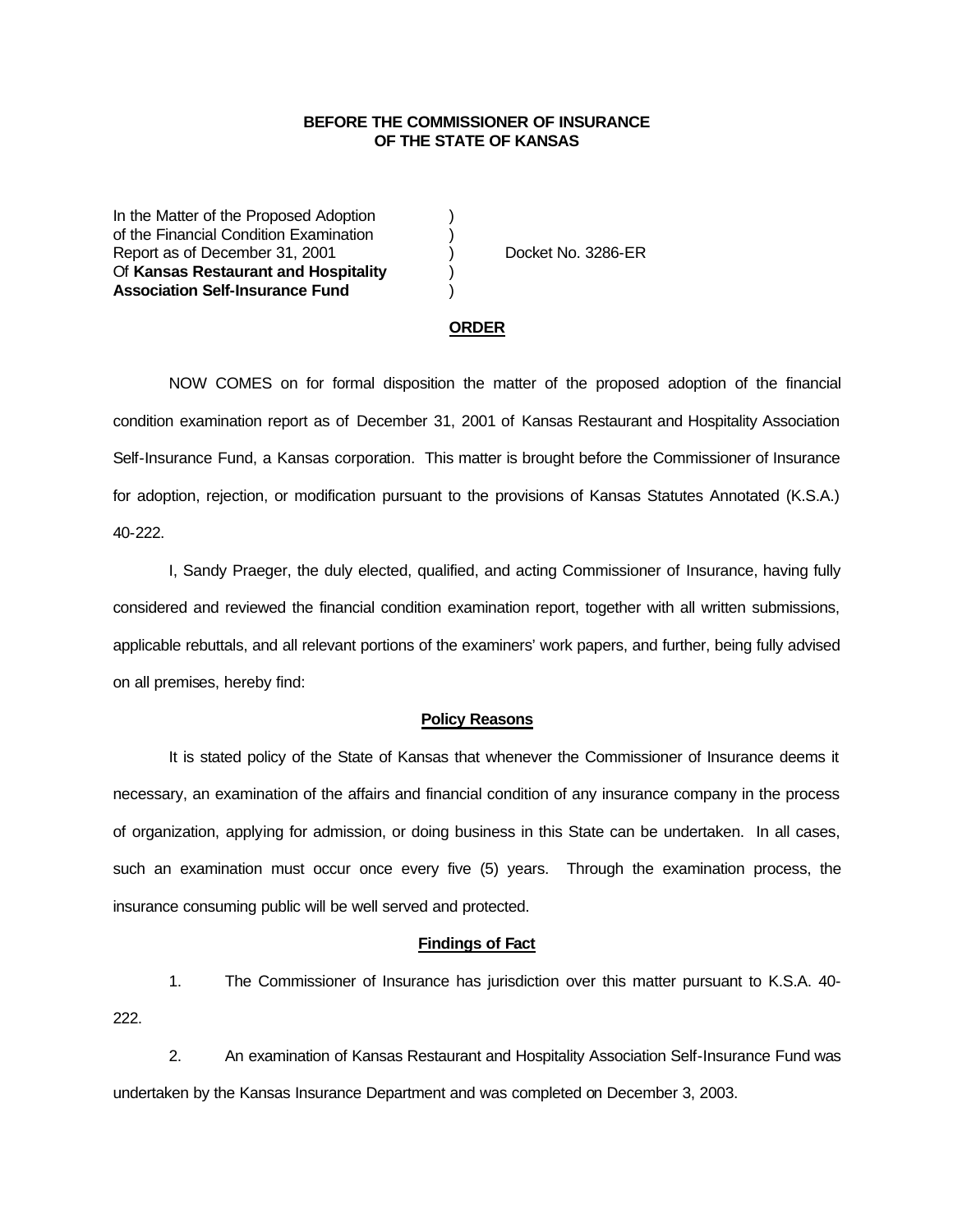3. The examiner-in-charge tendered and filed with the Kansas Insurance Department a verified written report of the examination within thirty (30) days following completion of the examination, to wit; December 15, 2003.

4. Following receipt of the verified report, the Kansas Insurance Department transmitted the report to Kansas Restaurant and Hospitality Association Self-Insurance Fund on December 24, 2003, with a duly executed notice advising the company of its opportunity to prepare and submit to the Kansas Insurance Department a written submission or rebuttal with respect to any and all matters contained in the report. Kansas Restaurant and Hospitality Association Self-Insurance Fund was further advised that any written submission or rebuttal needed to be filed with the Kansas Insurance Department no later than thirty (30) days after receipt of the verified report.

5. Kansas Restaurant and Hospitality Association Self-Insurance Fund filed a written Rebuttal of the verified report on January 21, 2004.

6. Based upon the written submission tendered by Kansas Restaurant and Hospitality Association Self-Insurance Fund, the company took exceptions to matters contained in the verified report.

7. Within thirty (30) days of the end of the time period allowed for written rebuttal, the Commissioner of Insurance fully reviewed the report, together with all written submissions and rebuttals provided by Kansas Restaurant and Hospitality Association Self-Insurance Fund. The Commissioner of Insurance further reviewed all relevant workpapers.

8. Following receipt of the revised report, the Kansas Insurance Department transmitted the report to Kansas Restaurant and Hospitality Association Self-Insurance Fund on February 6, 2004, with a duly executed notice advising the company of its opportunity to prepare and submit to the Kansas Insurance Department a written submission or rebuttal with respect to any and all matters contained in the report. Kansas Restaurant and Hospitality Association Self-Insurance Fund was further advised that any written submission or rebuttal needed to be filed with the Kansas Insurance Department no later than thirty (30) days after receipt of the verified report.

9. Kansas Restaurant and Hospitality Association Self-Insurance Fund filed a written Acceptance of the verified report on February 13, 2004.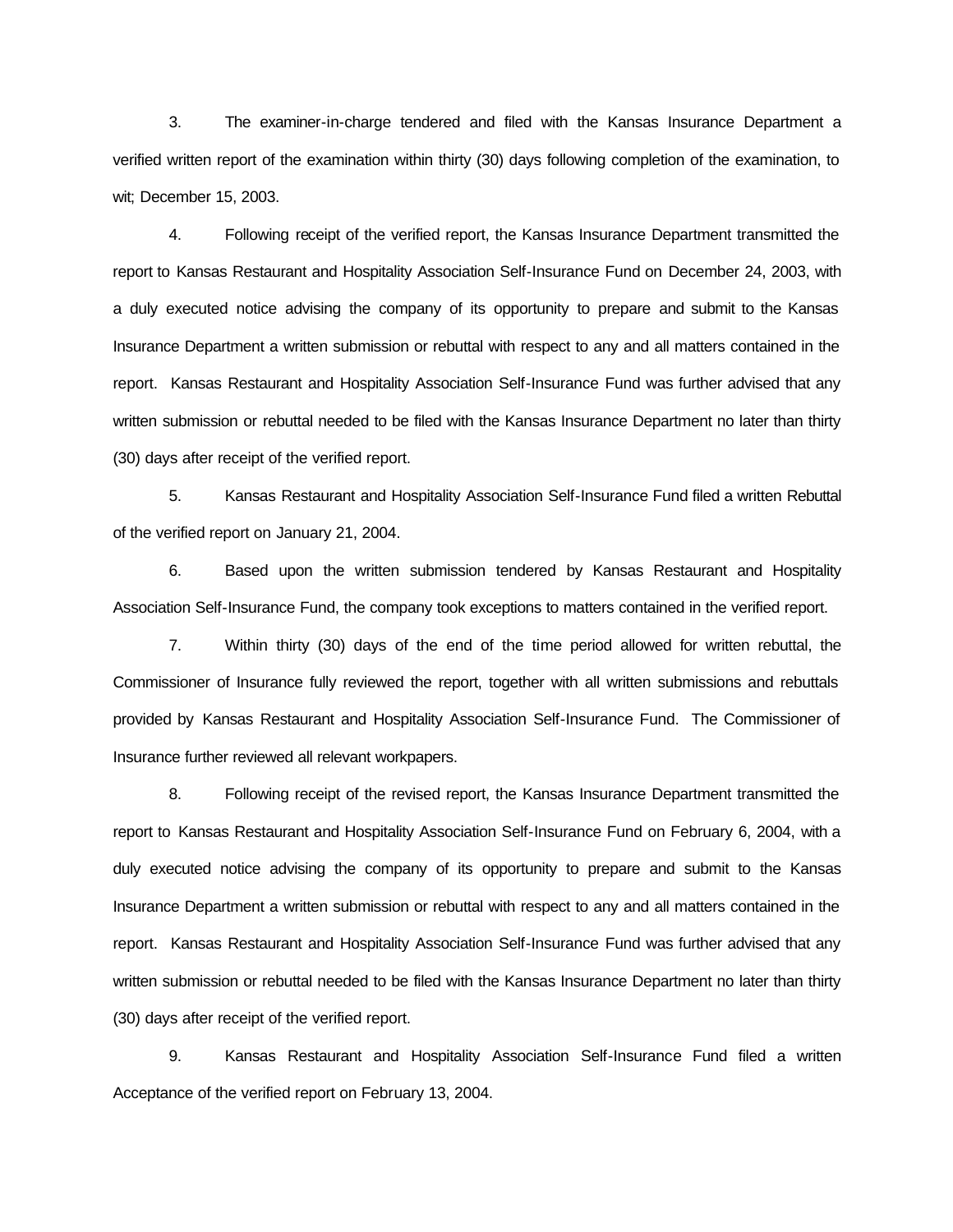10. Based upon the written submission tendered by Kansas Restaurant and Hospitality Association Self-Insurance Fund, the company took no exceptions to matters contained in the verified report.

11. Within thirty (30) days of the end of the time period allowed for written submission or rebuttal, the Commissioner of Insurance fully reviewed the report, together with all written submissions and rebuttals provided by Kansas Restaurant and Hospitality Association Self-Insurance Fund. The Commissioner of Insurance further reviewed all relevant workpapers.

12. No other written submissions or rebuttals were submitted by Kansas Restaurant and Hospitality Association Self-Insurance Fund.

## **Conclusion of Law**

13. K.S.A. 40-222(d)(2) provides:

"Within 30 days of the end of the period allowed for the receipt of written submissions or rebuttals, the commissioner shall fully consider and review the report, together with any written submissions or rebuttals and any relevant portions of the examiners workpapers and enter an order:

- (A) Adopting the examination report as filed or with modification or corrections. If the examination report reveals that the company is operating in violation of any law, regulation or prior order of the commissioner, the commissioner may order the company to take any action the commissioner considers necessary and appropriate to cure such violations; or
- (B) rejecting the examination report with directions to the examiners to reopen the examination for purposes of obtaining additional data, documentation or information, and refiling pursuant to subsection (k); or
- (C) call and conduct a fact-finding hearing in accordance with K.S.A. 40-281 and amendments thereto for purposes of obtaining additional documentation, data, information and testimony."
- 14. Based upon the Finding of Fact enumerated in paragraphs #1 through #12 above, the

financial condition examination report as of December 31, 2001 of Kansas Restaurant and Hospitality

Association Self-Insurance Fund should be adopted.

# **IT IS THEREFORE, BY THE COMMISSIONER OF INSURANCE, ORDERED THAT:**

1. The financial condition examination report as of December 31, 2001 of Kansas Restaurant

and Hospitality Association Self-Insurance Fund, here is adopted.